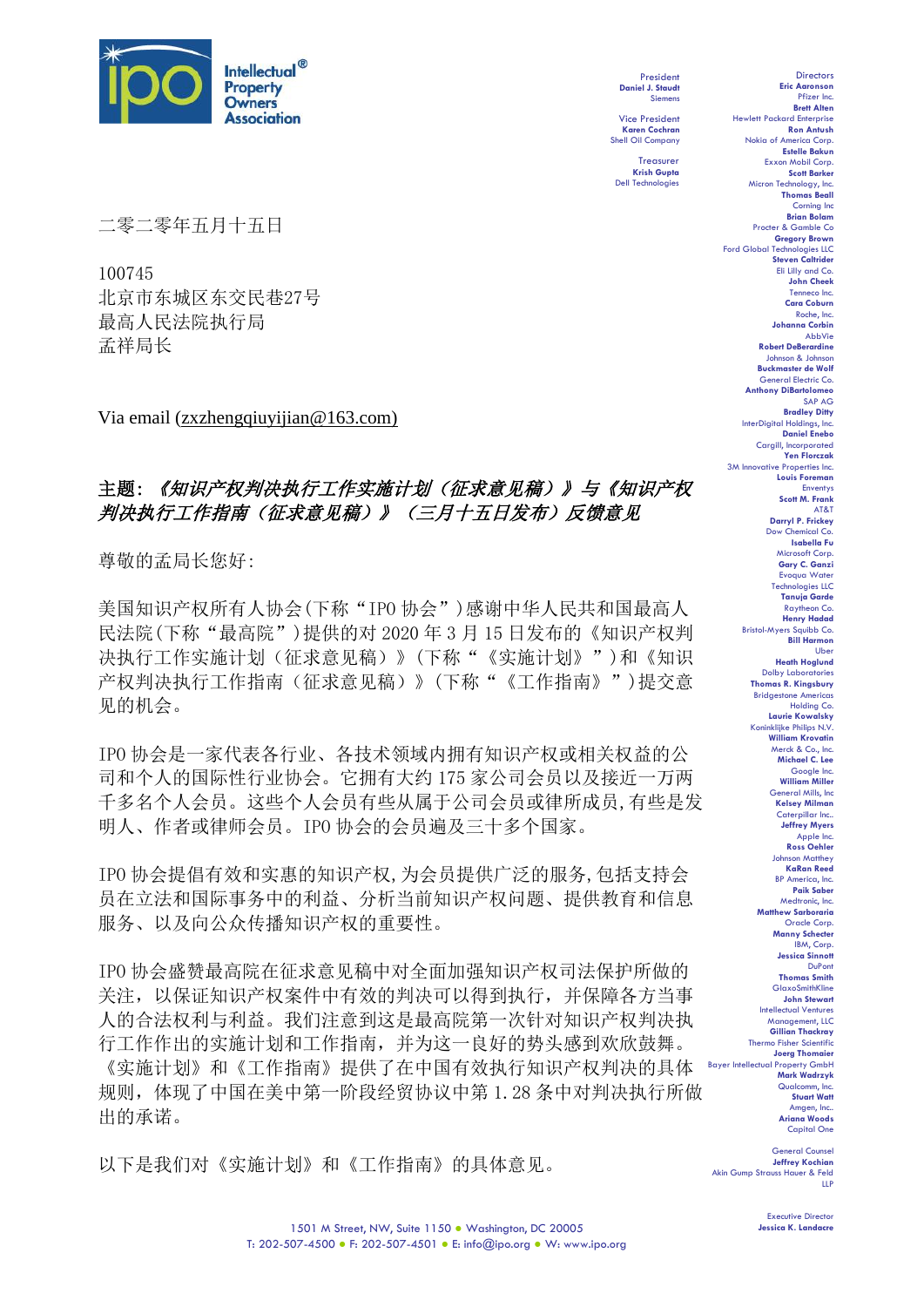美国知识产权所有人协会 2020 年 5 月 15 日 第2页

# 《实施计划》

《实施计划》中包含了两条确保生效判决(裁定)及时执行以及九条进一步提升判决执行效 率的方法。以下是我们对这一部分的具体意见:

#### 第 2 条

IPO 协会对此条表示赞同,同时指出:"查封、冻结、扣押财产和责令停止侵权行为"这 一类的执行权应当适度,仅限于用于保全证据,以实现对法律纠纷的公正判决。如果原告 乱行使或者过度行使这些查封手段,超过了保障公平诉讼的限度,就会有滥用诉讼的可能 性。

#### 第 4 条

关于网络执行查控系统,我们诚挚地建议,在对财产进行查询或控制以提高财产查找效率 的同时,《实施计划》不仅要确保信息安全,还应该确保财产的保密性。如果财产不能保 密,它的价值也有可能受到不利影响。

#### 第 8 条

本条涉及到民事诉讼法及相关司法解释中规定的替代履行方式,即知识产权判决执行中被 执行人不履行的行为义务可由他人代为履行的,人民法院可以依法委托有关单位或者其他 人履行,履行费用由被执行人承担。为了使本条的意思更为明确,我们恳请加入以下解 释:

- 代为履行义务的他人所需要的资质;
- 他人履行的义务的限制;
- 如果无法收取到履行费用,可以采用何种手段。

## 第 9 条

关于人民法院推进案件繁简分流,我们恳请在《实施计划》中特别说明知识产权判决的救 济手段既包括赔偿也包括停止侵权行为,这一强调能够增强有效判决的实施。

#### 第 11 条

正如以上针对第 2 条所说: "查封、冻结、扣押财产和责令停止侵权行为"这一类的执行 权应当适度,仅限于用于保全证据,以实现对法律纠纷的公正判决。如果原告乱行使或者 过度行使这些查封手段,超过了保障公平诉讼的限度,就会有滥用诉讼的可能性。尤其是 在大多数专利和著作权案中,销毁侵权货物及工具是很罕见的救济手段。在知识产权案中 有很多抗辩的例子,在早期很难评估知识产权的范围,也很难判断侵权的可能性。因此, 我们建议将第 2 条中的以下词句加入第 11 条中。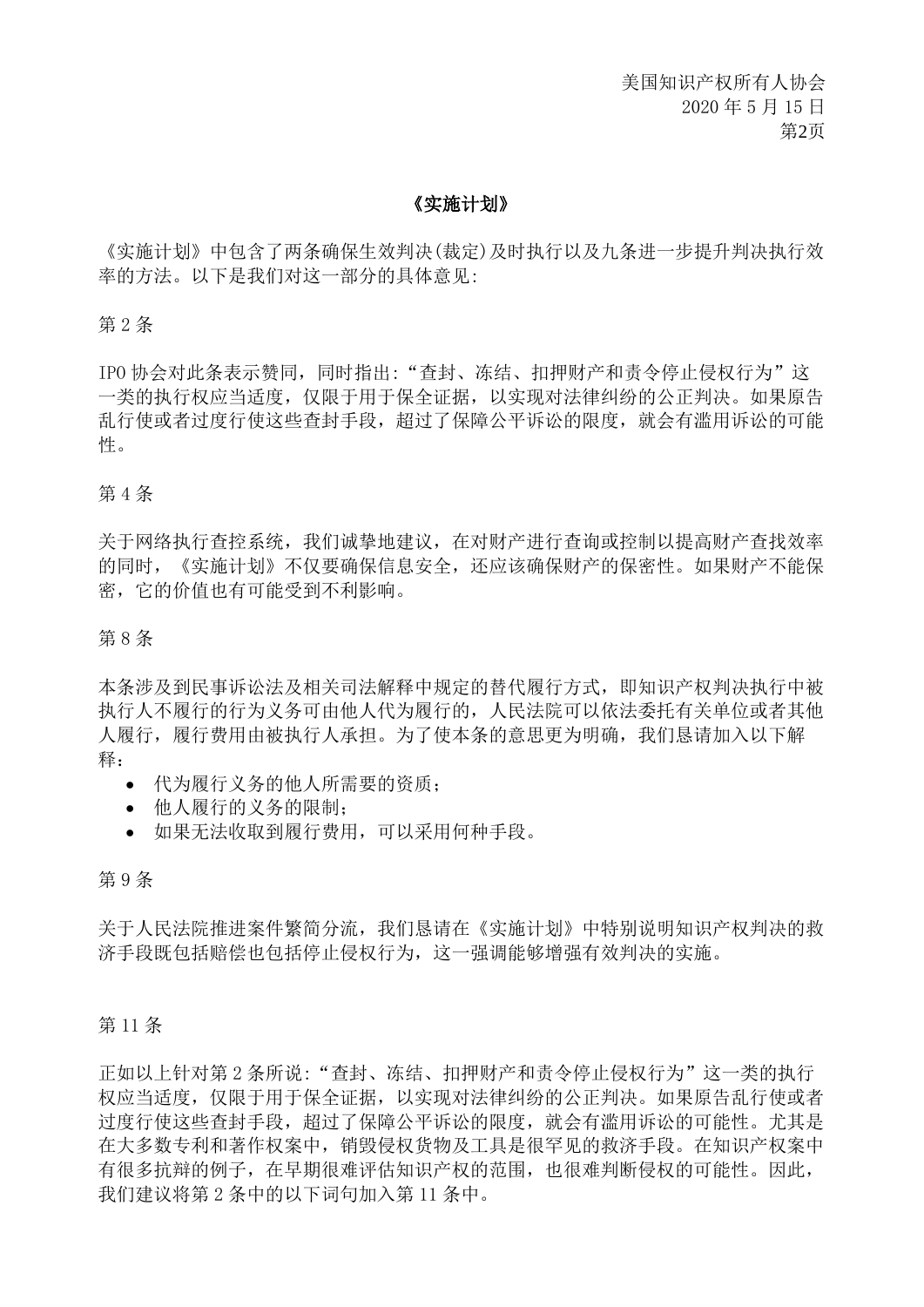11.依法推进执行协助工作,进一步完善知识产权判决执行的部门间协 作,加强与市场监管、海关、知识产权等部门的沟通协调,更加及时有 效地查控侵权产品、销毁侵权货物及工具,以保障申请人合法权益实现 为限,以及推进其他相关执行工作。

第 12 条

IPO 协会对本条深表赞同。司法和执行的透明度对司法判决的可预见性及公正性至关重 要。于此同时,诉讼当事人也不应当为了行使权利或提出抗辩而被迫公开自己的商业秘 密。本条针对的正是这两个方面。为了确保本条的实施,我们建议在本条中加入一些实施 的具体手段。

## 《工作指南》

《工作指南》以民事为主,针对知识产权民事、行政、刑事判决的执行提供了详细的指 示。IPO 协会建议继续修订本指南,以期在各种合法但可能互相矛盾的需求中找到平衡。 我们尤其有顾虑本指南未能将针对于(1)证据收集期的证据保全和(2)执行判决及禁令救济 的执行手段充分区别开来。这可能使得原告有机会滥用诉讼,试图乱行使或者过度行使这 些保全手段,超过了保障公平诉讼的限度。对(1)和(2)使用同样的指南会造成混淆,而且 在大多数情况下并不合适。举例而言,"查封、扣押、冻结、划拨、变价"这些执行权力 对于保全证据这一目的并不一定合适。因此,我们建议最高院考虑采用一些平衡各方面需 求的条款,例如可以参考美国的《商业秘密保护法》中的如下条款:

(b)(2)(A)(ii)(III): 除非对知识产权所有人的伤害大于对查封对象的 伤害并远大于对第三方的伤害,法院不得采取查封的执行手段。

(b)(2)(B)(ii): 用能达到合法执行目的所必要的最窄的财产查封手段, 而且查封应当用对第三方的商业运营影响最小的方式进行。如果可能的 话,查封手段也不应当打断被控侵权方的合法商业运作。

(b)(2)(D)(iii): 用合适的手段保护被查封材料中与侵权信息无关部分 的保密性。

(b)(2)(H): 当事人有权要求将被查封或即将被查封的材料存储在经过加 密处理的存储介质上。

第 1 条

第1条所列的知识产权行政案件包括"著作权、商标权、专利权等知识产权以及不正当竞 争",但是未列出商业秘密。而知识产权民事案件包括"著作权、商标权、专利权、技术 合同、商业秘密、植物新品种和集成电路布图设计等知识产权以及不正当竞争、垄断、特 许经营合同的民事纠纷案件"。这有可能会造成误解,即知识产权行政案件的范围只包括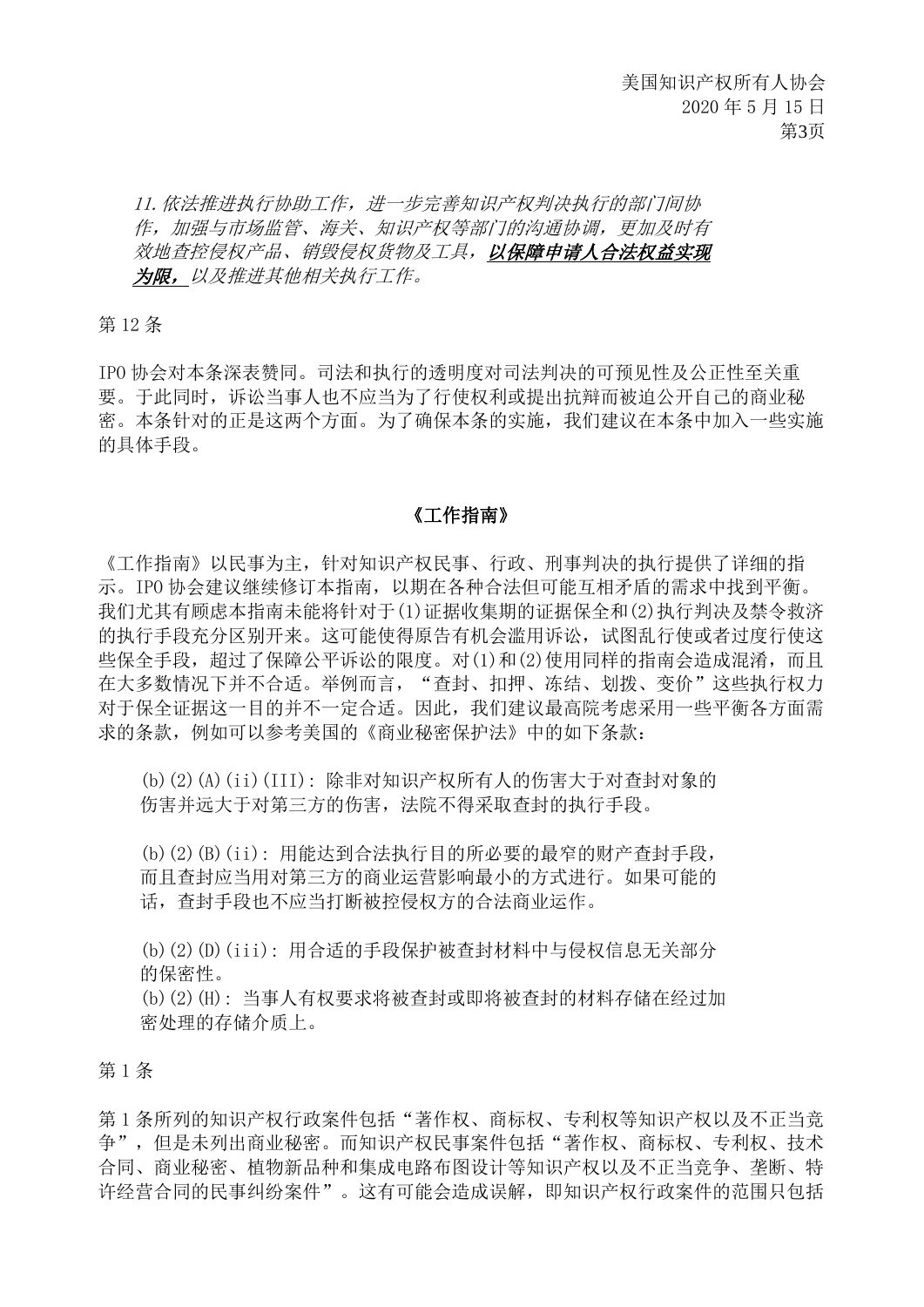列出的类型。因此,我们建议,为了减少误解,在本条中说明知识产权行政案件的范围并 不限于列出的类型。

#### 第 2 条

IPO 协会担心本条只讨论保全手段而没有说明保护手段,因而未能充分平衡各种合法但可 能互相矛盾的需求。如果发生滥用诉讼,例如查封没有被限制在用于证明侵权所需要的范 围, 担保可能不足以赔偿被告的损失。举例而言, 如果分析侵权只需要用到服务器一部分 的代码,而整个服务器都被查封,就属于滥用。所以,为避免这种滥用的情况,需要对被 告的保护措施。我们由此建议在本条中加入以下语句:

2.诉讼保全申请、担保及其数额。可能因一方当事人的行为或者其他 原因,使判决难以执行或者造成当事人其他损害的案件,对方当事人可 以申请对其财产进行保全、责令其作出一定行为或者禁止其作出一定行 为;当事人没有提出申请的,人民法院在必要时也可以裁定采取保全措 施。裁定应当禁止乱查封、超标的查封、过度查封,并确保保全的措施 仅限于为保护申请人合法权益所需要的部分。裁定应当说明在执行过程 中知悉的国家秘密、商业秘密和个人隐私等严格保密,依法不予公开。

第 7 条

IPO 协会希望就外国一方当事人所需要提交的文件做出进一步的说明。举例而言, "法定 代表人"和"主要负责人"的概念在另一个国家可能不存在或有和中国不同的意思,因 此,当申请人是外国个人、实体、组织时,最好能包括一个授权代表人的选项。我们就此 建议在 7.(3)中加入以下语句:

(3)申请执行人的身份证明。公民个人申请的,应当出示居民身份证;法 人申请的,应当提交法人营业执照副本和法定代表人身份证明;其他组 织申请的,应当提交营业执照副本和主要负责人身份证明;申请执行人 为外国法人或其他组织的,应当提交主体存续证明文件和法定代表人或 授权代表人身份证明。

第 9-10 条

IPO 协会担心被执行人有时会用财产转移的方式逃避执行。执行申请人通常状况下无法合 法地了解财产转移的情况,只有通过人民法院才能得到。我们因此建议以下的修改:

9.查找发现被执行人财产的方式。执行过程中,申请执行人有责任提供 被执行人的财产线索供人民法院核实与执行。申请执行人也可以申请人 民法院责令被执行人报告财产,或者申请人民法院通过网络执行查控系 统对被执行人的资金、动产、不动产等财产情况以及财产转移情况进行 调查。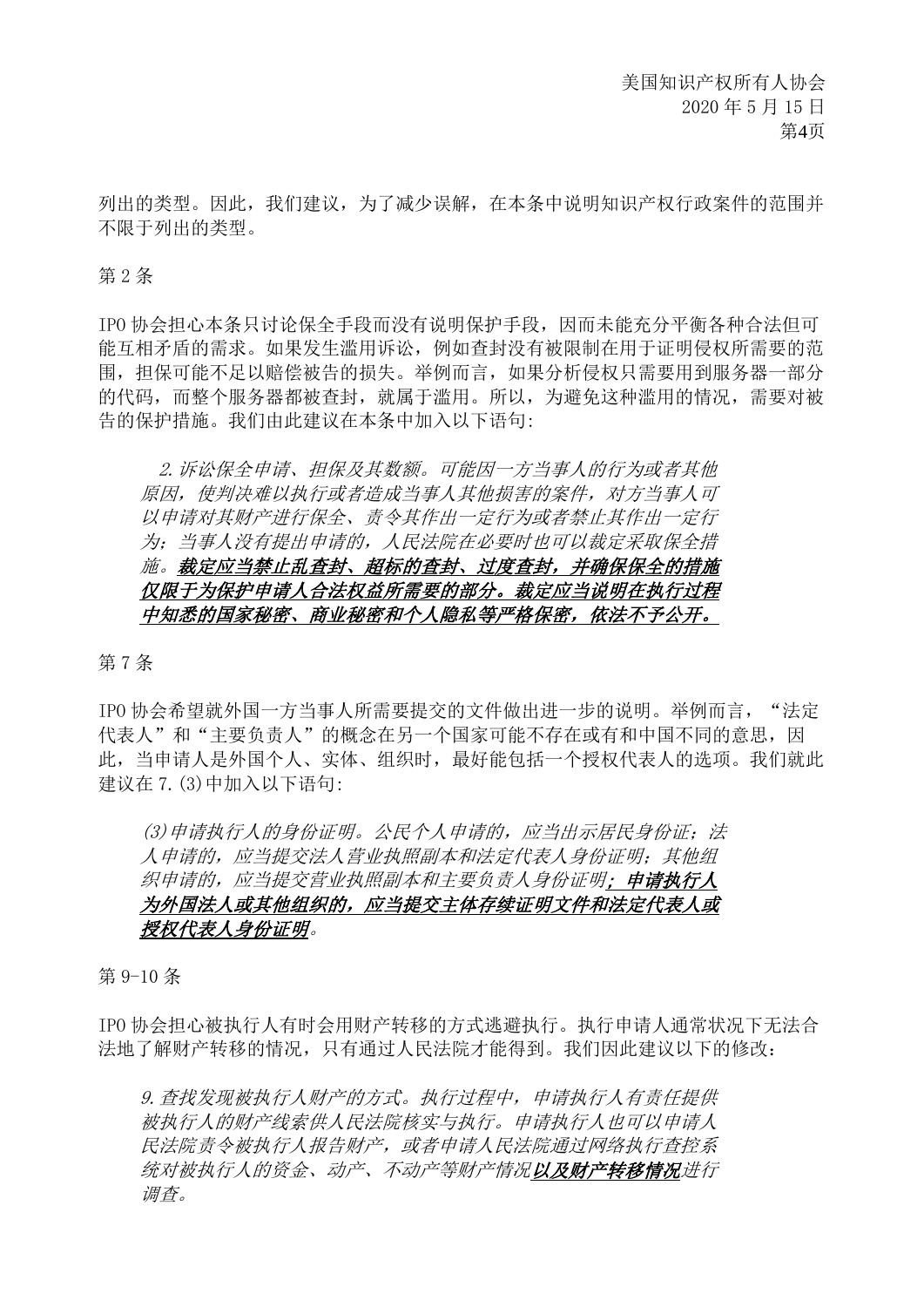10.被执行人违反报告财产义务的处罚。被执行人拒绝报告、虚假报告或 者无正当理由逾期报告财产情况和财产转移情况的,以及恶意转移财产 的,人民法院依照相关规定将其纳入失信被执行人名单,并可以根据情节 轻重对被执行人或者其法定代理人、有关单位的主要负责人或者直接责 任人员予以罚款、拘留;构成犯罪的,依法追究刑事责任。

第 11 条

IPO 协会对本条的担心基于以上所述的平衡各种需求以防止诉讼滥用以及财产转移。我们 建议将以下语句加入本条:

11.人民法院发现财产后可以采取哪些措施。发现被执行人财产后,人民 法院可以根据不同情形,采取查封、扣押、冻结、划拨、变价等措施。 发现财产恶意转移后,人民法院可以做出转移无效的决定。人民法院应 当禁止乱查封、超标的查封、过度查封,并确保财产保全的措施不超过 保护申请人合法权益所需要的范围。人民法院应当对执行过程中知悉的 商业秘密和个人隐私等严格保密,依法不予公开。

第 19-20 条

根据第 19-20 条的规定,人民法院应当自收到书面异议之日起十五日内审查. 而当事人, 尤其是在涉及到商业秘密的情况下,为了确保财产的安全和保密性,需要审查更快地进 行。因此,我们诚挚地建议人民法院自收到书面异议之日起七日内审查。基于同样的理 由,我们也希望条款中加入上一级人民法院审查复议的时间。

随信附上本信的翻译版本。IPO 协会再次感谢最高院给予此次机会提出反馈意见。我们也 非常愿意进一步交流或能有机会提供更多的信息。

此致

美国知识产权所有人协会谨启

Daniel J. Staudt 主席

附件:IPO 协会对《知识产权判决执行工作实施计划(征求意见稿)》和《知识产权判决 执行工作指南(征求意见稿)》的反馈意见(英文版)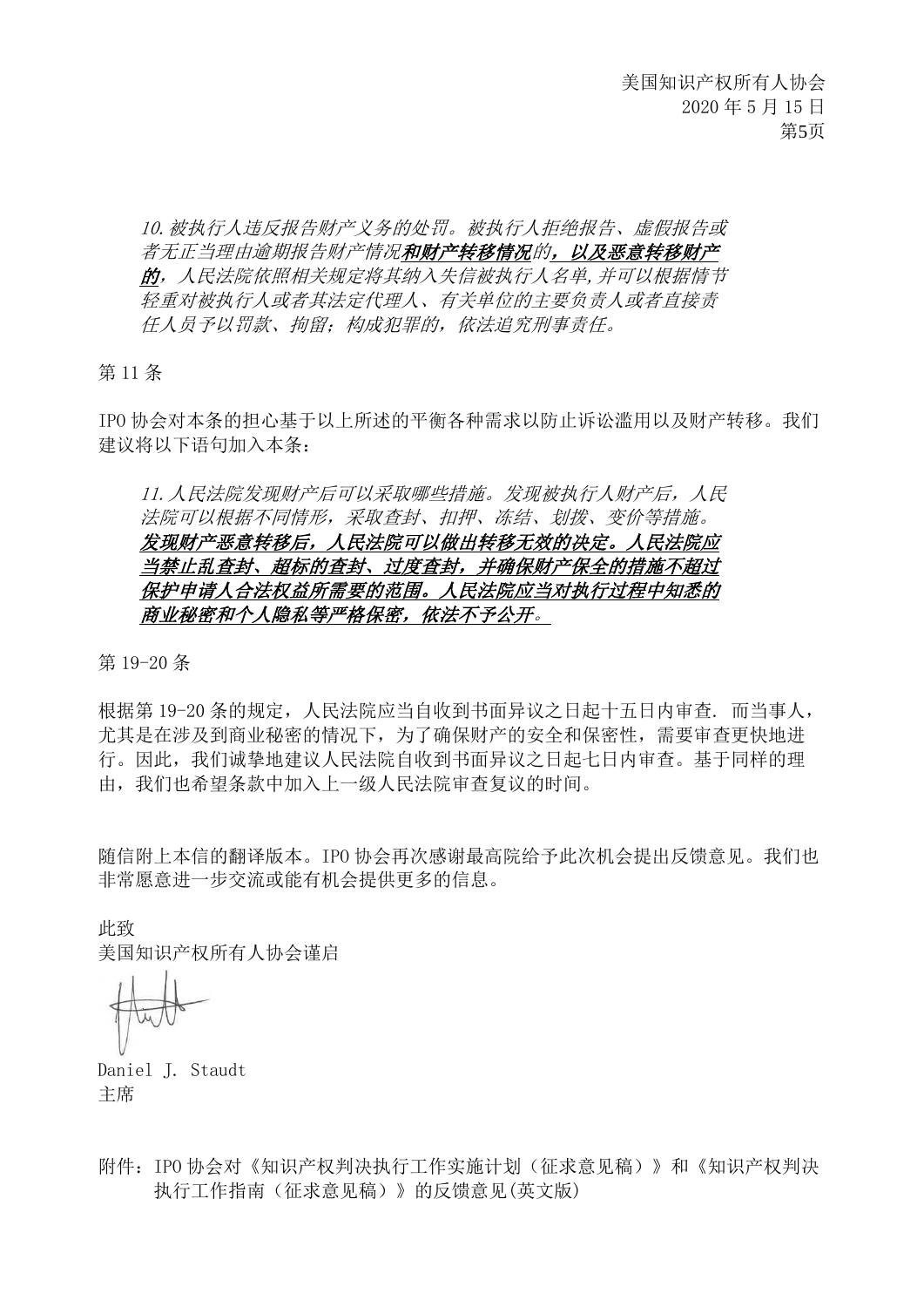

15 May 2020

Director Meng Xiang Enforcement Bureau Supreme People's Court of China 27 Dong Jiao Min Xiang Dongcheng District Beijing 100745 People's Republic of China

Via email (zxzhengqiuyijian@163.com)

# *Re: Comments on Guideline for Intellectual Property Judgment Enforcement (Draft for Comments) and Implementation Plan for Intellectual Property Judgment Enforcement (Draft for Comments) (15 March 2020)*

Dear Director Meng:

The Intellectual Property Owners Association (IPO) wishes to thank the Supreme People's Court (hereinafter referred to as the "SPC") for the opportunity to respond to the request for comments on the drafts entitled "*Implementation Plan for Intellectual Property Judgment Enforcement"*(hereinafter referred to as the "Implementation Plan") and *Guidelines for Intellectual Property Judgment Enforcement"* (hereinafter referred to as the "Guidelines")*,* both of which were published on March 15, 2020.

IPO is an international trade association representing companies and individuals in all industries and fields of technology who own, or are interested in property rights. IPO's membership includes 175 companies and close to 12,000 individuals who are involved in the association either through their companies or as inventor, author, law firm, or attorney members. IPO membership spans over 30 countries.

IPO advocates for effective and affordable IP ownership rights and offers a wide array of services, including supporting member interests relating to legislative and international issues; analyzing current IP issues; providing information and educational services; and disseminating information to the public on the importance of IP rights.

We commend the SPC for the attention being given, through these drafts, to the comprehensive strengthening of judicial protection for IP, ensuring that effective judgments in intellectual property cases are implemented, and safeguarding the legitimate rights and interests of all parties. We note that this is the first time that the SPC has addressed an implementation plan and guidelines for IP enforcement. We very much welcome this initiative. These drafts also further support China's commitments under Article 1.28 of the Phase 1 Intellectual Property Agreement by providing detailed rules on how to effectively enforce an intellectual property judgment in China.

President **Daniel J. Staudt** Siemens

Vice President **Karen Cochran** Shell Oil Company

Treasurer **Krish Gupta** Dell Technologies

Directors **Eric Aaronson**  Pfizer Inc. **Brett Alten** Hewlett Packard Enterprise **Ron Antush** Nokia of America Corp. **Estelle Bakun** Exxon Mobil Corp. **Scott Barker** Micron Technology, Inc. **Thomas Beall** Corning Inc **Brian Bolam** Procter & Gamble Co **Gregory Brown** Ford Global Technologies LLC **Steven Caltrider** Eli Lilly and Co. **John Cheek** Tenneco Inc. **Cara Coburn** Roche, Inc. **Johanna Corbin** AbbVie **Robert DeBerardine** Johnson & Johnson **Buckmaster de Wolf** General Electric Co. **Anthony DiBartolomeo** SAP AG **Bradley Ditty** InterDigital Holdings, Inc. **Daniel Enebo** Cargill, Incorporated **Yen Florczak** 3M Innovative Properties Inc. **Louis Foreman Enventys Scott M. Frank** AT&T **Darryl P. Frickey** Dow Chemical Co. **Isabella Fu**  Microsoft Corp. **Gary C. Ganzi** Evoqua Water Technologies LLC **Tanuja Garde** Raytheon Co. **Henry Hadad** Bristol-Myers Squibb Co. **Bill Harmon** Uber **Heath Hoglund** Dolby Laboratories **Thomas R. Kingsbury** Bridgestone Americas Holding Co. **Laurie Kowalsky** Koninklijke Philips N.V. **William Krovatin** Merck & Co., Inc. **Michael C. Lee** Google **William Miller** General Mills, Inc **Kelsey Milman** Caterpillar Inc.. **Jeffrey Myers** Apple **Ross Oehler**<br>Johnson Matthey on Matthey **KaRan Reed** BP America, Inc. **Paik Saber**<br>edtronic, Inc. Medtron **Matthew Sarboraria** Oracle Corp. **Manny Schecter** IBM, Corp. **Jessica Sinnott** DuPon **Thomas Smith GlaxoSmithKline John Stewart** Intellectual Ventures Management, LLC **Gillian Thackray** Thermo Fisher Scientific **Joerg Thomaier** Bayer Intellectual Property .<br>Gmbl **Mark Wadrzyk** Qualcomm, Inc. **Stuart Watt** Amgen, In **Ariana Woods** Capital One General Counsel

**Jeffrey Kochian** Akin Gump Strauss Hauer & Feld LLP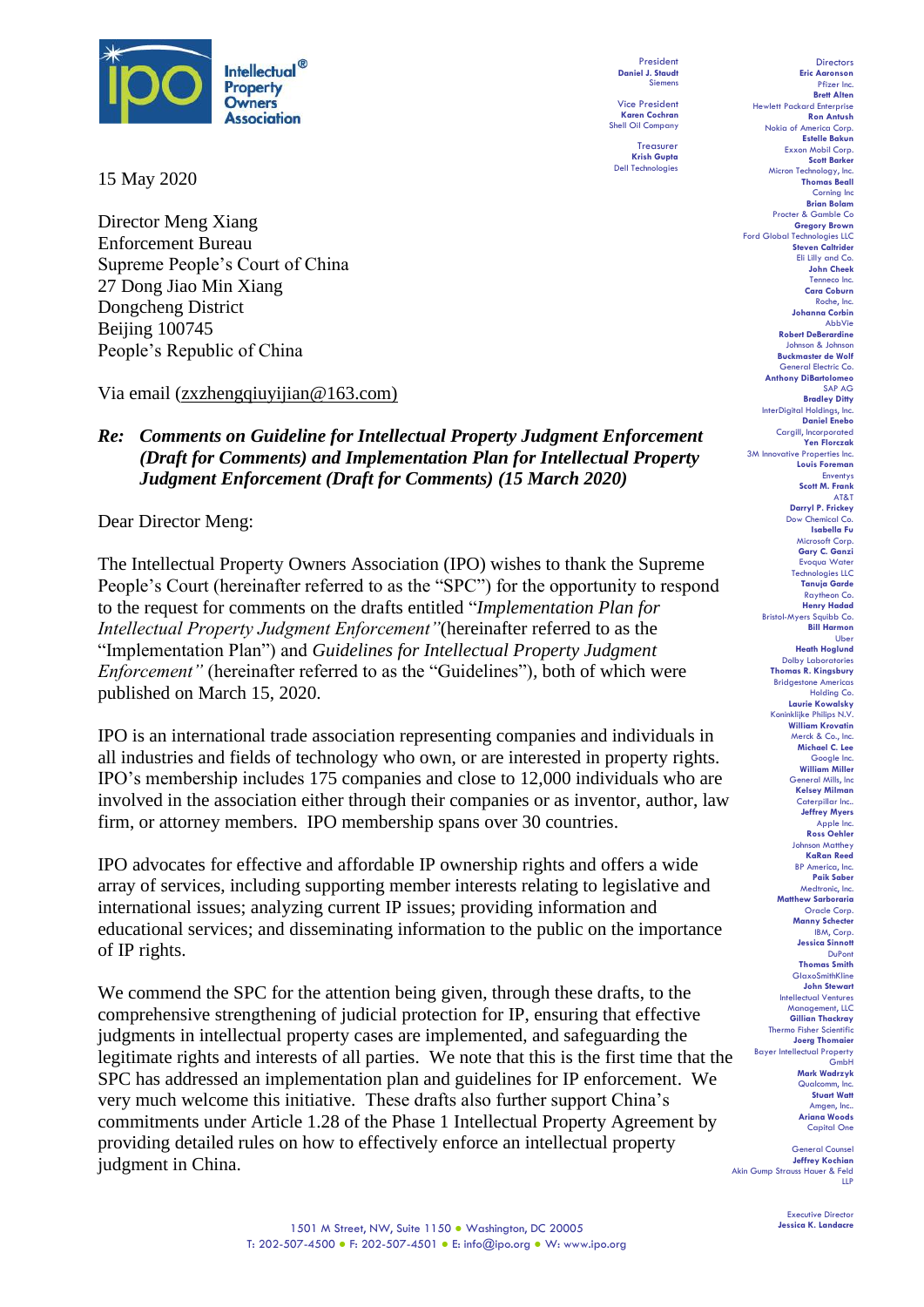More specific comments on the Implementation Plan and Guidelines are found below.

# **Implementation Plan**

The Implementation Plan embraces, in part, 2 ways to ensure the timely enforcement of effective judgement and 9 ways to improve the implementation efficiency of judgment enforcement. Our comments regarding this portion of the Implementation Plan are as follows:

# Article 2

IPO commends the SPC on the adoption of this provision. Enforcement powers such as "seizure, detention, freezing" and orders to stop infringement should be limited to measures that are in fact appropriate for the purpose of preservation of evidence to fairly adjudicate legal disputes. There is potential for litigation abuse if a plaintiff tries to obtain arbitrary or excessive seizure measures for preservation beyond what is required to safeguard a fair litigation process.

## Article 4

With respect to the network execution investigation and control system, we respectfully recommend that in its efforts to improve efficiency in identifying property and controlling the property under execution that the Implementation Plan should specifically seek not only to ensure information security, but also the confidentiality of such property. The value of such property can be adversely impacted if its confidentiality is not maintained.

## Article 8

Article 8 mentions that the Civil Procedure Law of the People's Republic of China and its related Judicial Interpretations stipulate that the obligations of the subject of enforcement in an intellectual property case could be carried out by a third party appointed by the court, while the subject of enforcement bears the costs of execution. For clarity purposes, we respectfully recommend that the following are explained:

- Qualifications on the third party to be appointed by the court;
- Limitations on the obligations to be carried out by the third party; and
- Measures to be taken if the costs of execution could not be recovered.

## Article 9

Regarding the people's court's spirit of promoting simplified and streamlined cases, we respectfully recommend that the Implementation Plan specifically set forth that enforcement of IP judgments include "remedial action covering, as appropriate, both compensatory damages and injunctive relief." Emphasizing that the remedial relief under the judgment can include both compensatory damages as well as injunctive relief often strengthens the effectiveness of the judgment.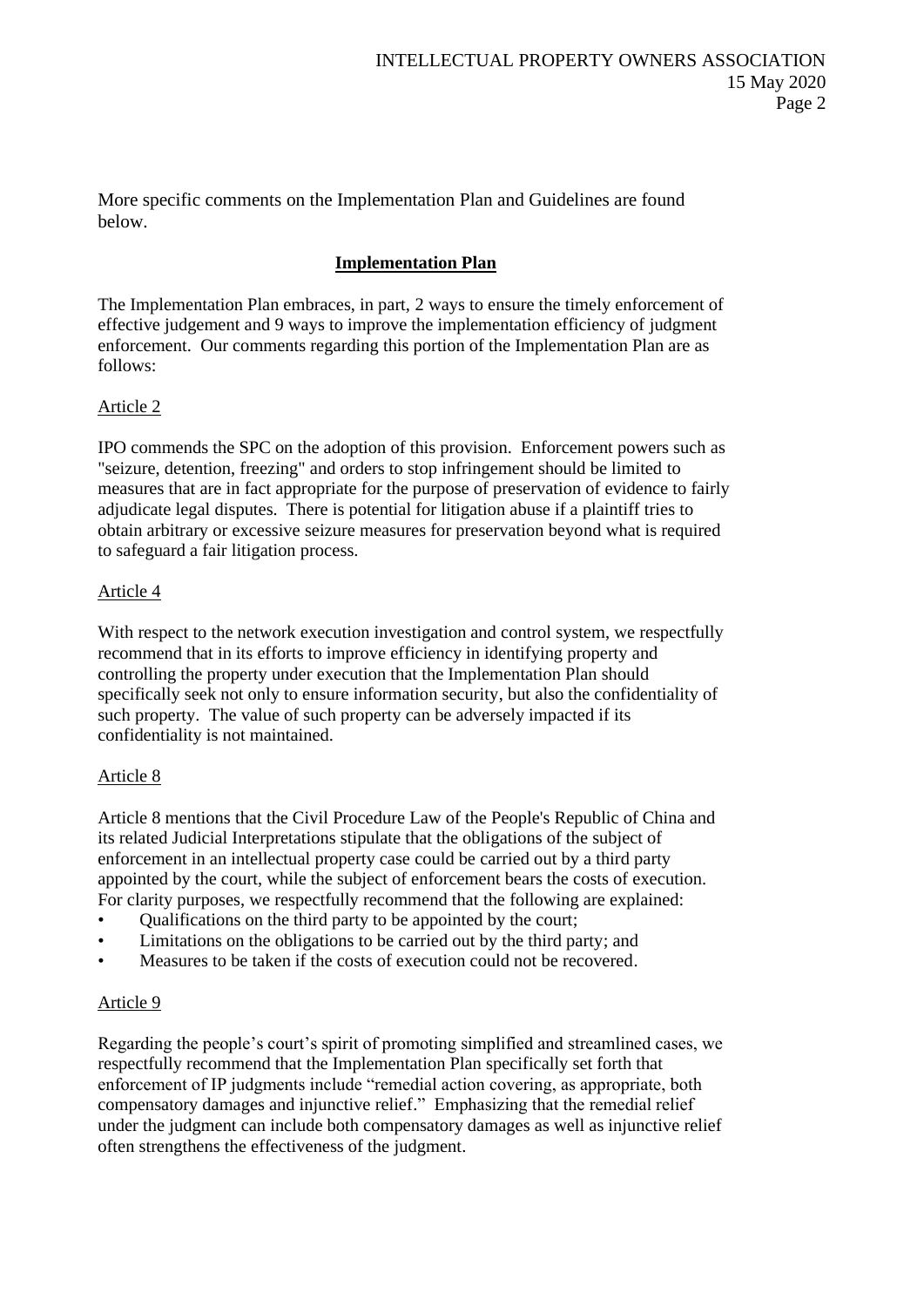## Article 11

As per Article 2, enforcement powers such as "seizure, detention, freezing" and orders to stop infringement should be limited to measures that are in fact appropriate for the purpose of preservation of evidence to fairly adjudicate legal disputes. There is potential for litigation abuse if a plaintiff tries to obtain arbitrary or excessive seizure measures for preservation beyond what is required to safeguard a fair litigation process. In particular, destruction of goods and the tools to manufacture goods is quite a rare remedy in most patent and copyright cases. There are many examples of defenses in IP cases where it is difficult at the initial stages of a case to assess the scope of IP rights and whether there is a likelihood of finding infringement, thus destruction is an extreme remedy subject to potential abuse by litigants. Accordingly, IPO recommends that language from paragraph 2 of Article 2 be added to Article 11 as follows.

*Advance the enforcement assistance work in accordance with the law, further improve inter-department cooperation in the enforcement of intellectual property judgments, strengthen the communication and coordination with departments such as market regulation, customs and intellectual property, so as to find and control infringing products, destroy infringing goods and the tools used for infringement in a more timely and effective manner, ensure that measures for preservation are limited to what is required to safeguard the realization of legitimate rights and interests of applicants, and advance other relevant enforcement work as well.*

#### Article 12

IPO commends the SPC on the adoption of this provision. Transparency is essential to the predictability and fairness of judicial decisions. At the same time, litigants should not be forced to disclose their trade secrets in order to enforce their rights, or in order to raise defenses to enforcement. This provision addresses both concerns. In order to ensure compliance, IPO recommends that compliance measures for this provision be adopted.

#### **The Guidelines**

The Guidelines provide detailed instructions regarding enforcement of IP civil, administrative, and criminal judgments, with a focus primarily on civil actions.

IPO suggests that the guidelines should be revised to better balance competing legitimate concerns. In particular, IPO is concerned that the guidelines do not sufficiently distinguish enforcement measures for (1) preservation of documents for discovery from (2) enforcing judgments and injunctive relief. This could enable litigation abuse by a plaintiff who tries to obtain arbitrary or excessive seizure measures for preservation beyond what is required to safeguard a fair litigation process. Applying the same guidelines to both (1) and (2) would be confusing and likely would not be appropriate in most cases. For instance, enforcement powers such as "seizure, detention, freezing, forced transfer and sell-off" are not appropriate for the purpose of preservation of evidence to fairly adjudicate legal disputes. IPO thus recommends that the SPC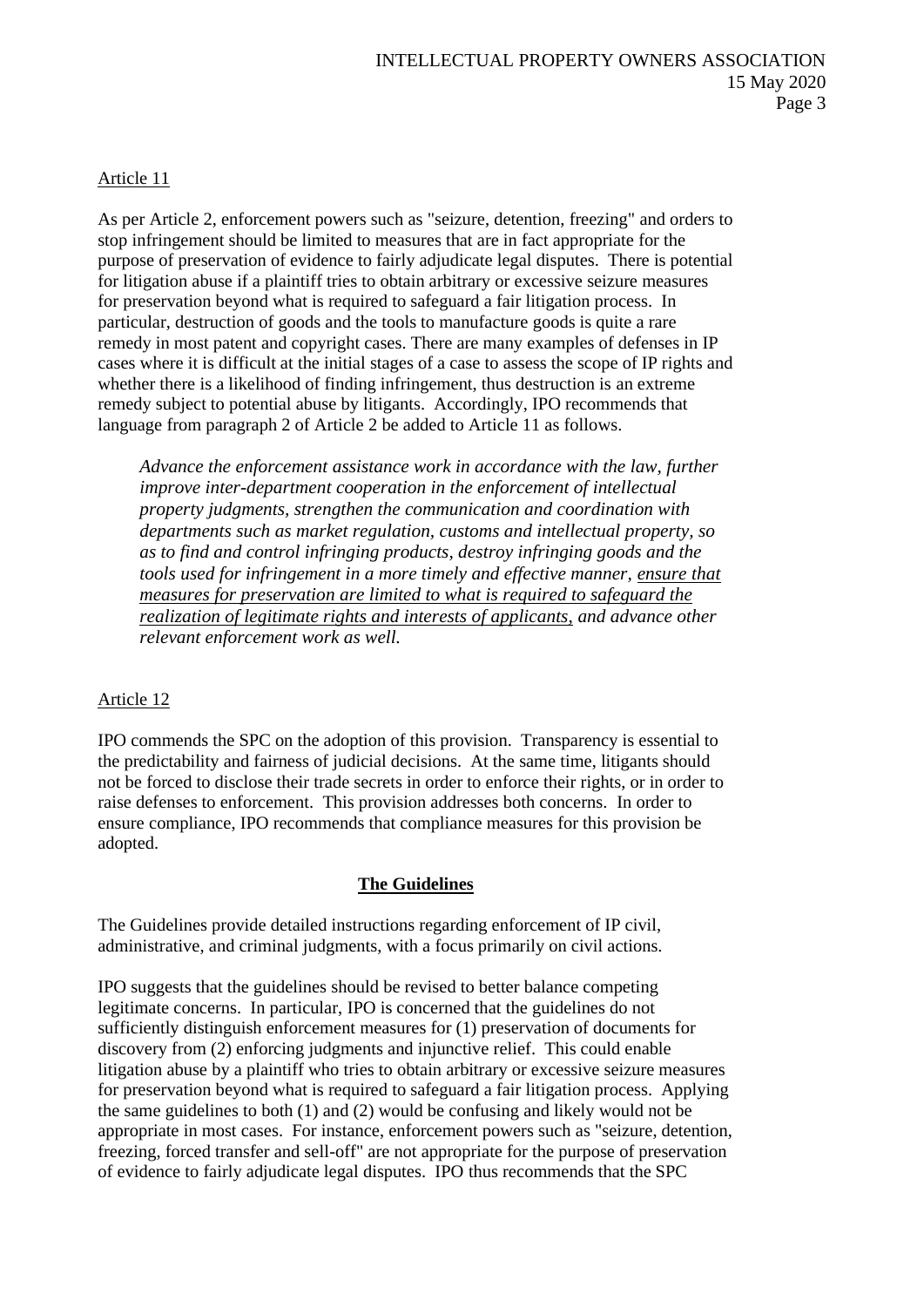consider adopting provisions to balance the competing legal concerns of the parties, such as those found in the U.S. Defense of Trade Secrets Act (DTSA, codified as 18 U.S.C. § 1836). For example, the DTSA includes the following provisions:

 $(b)(2)(A)(ii)(III)$ : The court may not adopt an enforcement measure unless the harm to the IP owner outweighs the harm to the legitimate interests of the person against whom seizure would be ordered and substantially outweighs the harm to any third parties who may be harmed by such seizure.

 $(b)(2)(B)(ii)$ : Providing for the narrowest seizure of property necessary to achieve the legitimate objectives of enforcement and directing that the seizure be conducted in a manner that minimizes any interruption of the business operations of third parties and, to the extent possible, does not interrupt the legitimate business operations of the person accused of infringement;

(b)(2)(D)(iii): Taking appropriate measures to protect the confidentiality of seized materials that are unrelated to the infringement information ordered seized.

 $(b)(2)(H)$ : A party may request that any material seized or to be seized that is stored on a storage medium be encrypted.

## **Guidelines**

## Article 1

The specific scope of IP administrative cases lists copyrights, trademarks, and patents but not, for example, trade secrets (although unfair competition is listed). This could lead one to think that the types of IP cases subject to administrative action are limited to those involving copyrights, trademarks, and patents. However, the list of IP civil cases specifically recites, among other types of cases, those involving trade secrets as well as unfair competition. Accordingly, we respectfully recommend that, in order to avoid any confusion, Article 1 specifically add that the list of administrative IP cases is not limited to those recited therein.

## Article 2

IPO is concerned that this provision does not sufficiently balance competing legitimate concerns because it discusses only preservation measures and fails to discuss protective measures. A bond may not sufficiently compensate a defendant in the event of litigation abuse, for instance, where a seizure is not limited to what is required to show infringement. Thus, protective measures are required to protect a defendant from such abuse. An example would be where an entire server is seized even though only a portion of the server's code is required for an infringement analysis. IPO therefore recommends that the language underlined below, adapted from language elsewhere in these annexes, be added to this provision.

*The application for litigation preservation, the guarantee and its amount. For cases in which the judgment is difficult to enforce or other damages are caused to parties involved due to the act of one party or for some other reasons, the other party may file an application to preserve properties of that party or order it to perform certain acts or prohibit it from committing certain acts; where no application is filed by parties involved, the people's court may also, when*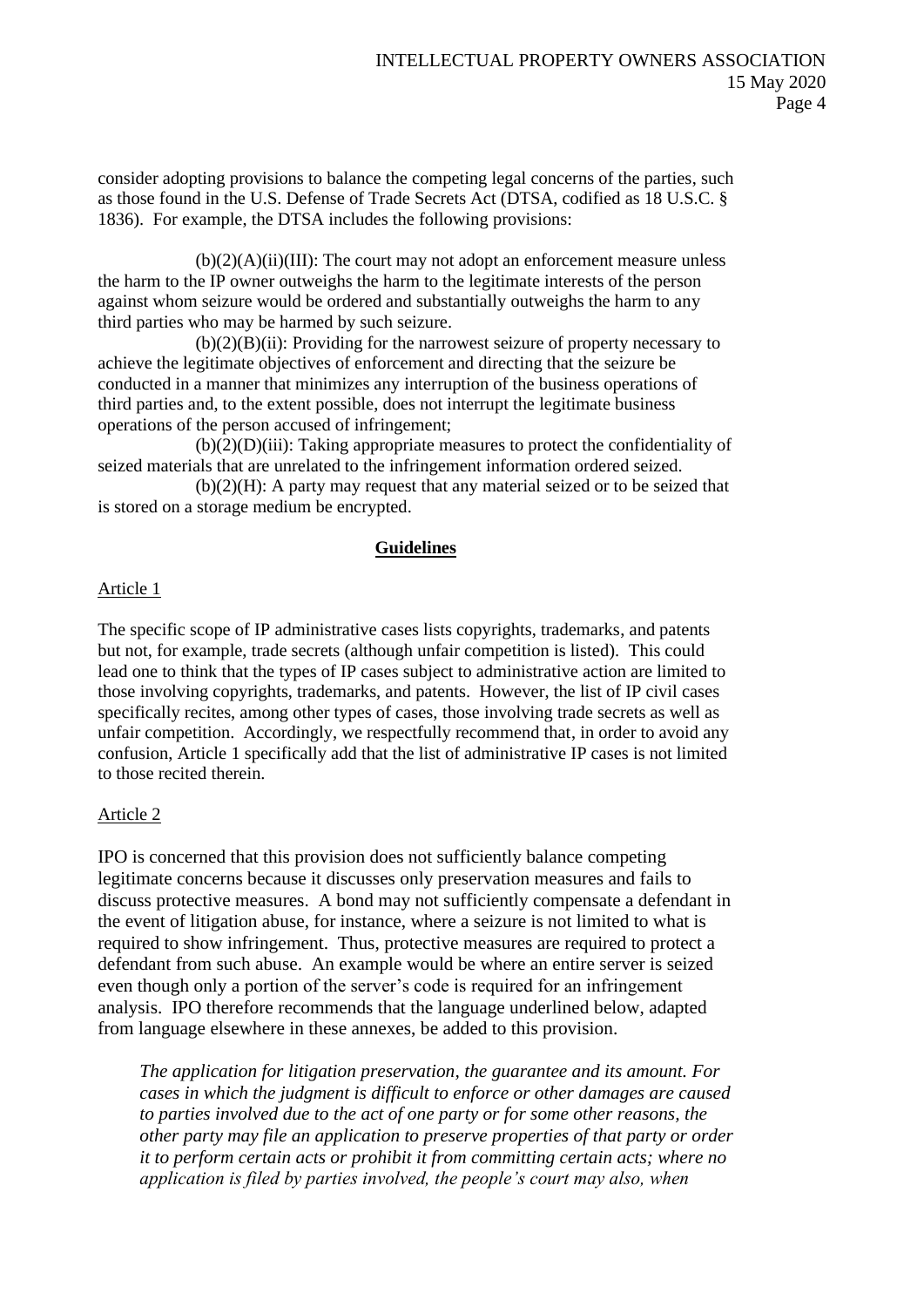*necessary, issue a ruling to take preservation measures. The ruling shall prohibit arbitrary seizure, over-standard seizure and excessive seizure, and ensure that measures for preservation are limited to what is required to safeguard the realization of legitimate rights and interests of applicants. In particular, the ruling shall provide that any trade secret or personal privacy information known during the enforcement be kept strictly confidential and not be disclosed in accordance with the law.*

*When the people's court takes preservation measures, it may order the applicant to provide guarantee; if the applicant fails to provide guarantee, the court may rule that the application should be dismissed. When the people's court orders the applicant to provide guarantee for property preservation, the amount of guarantee shall not exceed 30 percent of the preservation amount as requested; where the property applied for preservation is a disputed subject matter, the amount of guarantee shall not exceed 30 percent of the value of the disputed subject matter. When the people's court orders the applicant to provide guarantee for act preservation, the amount of guarantee should be equivalent to the losses that the respondent might suffer due to the enforcement of act preservation measures, including reasonable losses, such as sales revenue and custodian fees, from the products involved in the infringement ordered to stop.*

# Article 7

IPO respectfully requests further clarification on the documents required to be submitted by a foreign party applicant. For example, the concepts of "legal representatives" and "main person in charge" may not exist or may take on a different meaning in a foreign country, and therefore it would be helpful to include "authorized representative" as an option when the applicant is a foreign person, entity, or organization. IPO therefore recommends that the language underlined below be added to 7(3).

*Identification of the applicant. ………; when the applicant is a foreign legal entity or other organization, the applicant should submit a certificate of good standing and a certificate of identity of legal representative or authorized representative thereof.* 

# Articles 9 and 10

IPO is concerned that persons subject to enforcement sometimes evade enforcement by transferring their properties to others. The enforcement applicant usually cannot legally access the transfer information and must resort to courts for such information. We therefore propose revising these articles as follows:

*9. Methods for searching and discovering the properties of persons subject to enforcement. During the enforcement, the enforcement applicant is responsible for providing the clues of properties of the person subject to enforcement to the*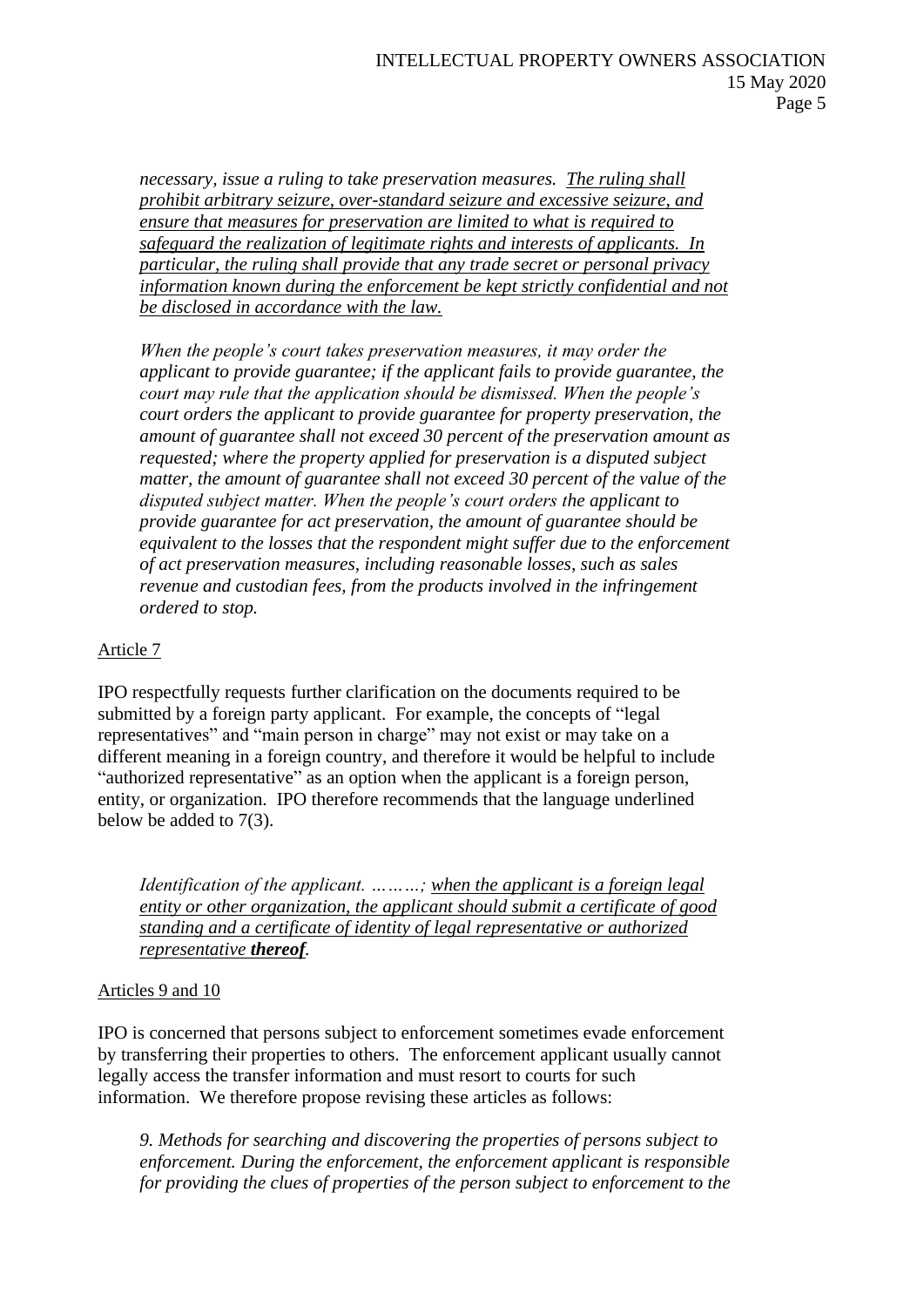*people's court for verification and enforcement. The enforcement applicant may also apply to the people's court for ordering the person subject to enforcement to report its properties or carrying out investigation in the properties of the person subject to enforcement, including fund, personal property and real property, and transfer information of the properties, through the online enforcement inquiry and control system.*

*10. Penalties against persons subject to enforcement who violate the obligation to report properties. Where the person subject to enforcement refuses to report or misreports its properties and transfer information of the properties, or fails to report within the prescribed time limit while without justified reasons, or maliciously transfers its properties, the people's court shall include it in the list of defaulting persons subject to enforcement in accordance with relevant provisions, and may, according to the severity of circumstance, impose fines against or detain the person subject to enforcement or its legal agent, or the main responsible person of relevant organization or the direct responsible personnel; to the extent a crime is constituted, the violator shall be subject to criminal liability.*

## Article 11

IPO's concerns about this provision are similar to the concerns expressed above about balancing competing legitimate concerns to prevent the potential for litigation abuse, as well as those stated above about property transfers. IPO recommends that the language underlined below be added to this provision.

*Which measures may the people's courts take after the discovery of properties? After discovering the properties of the person subject to enforcement, the people's court may, subject to specific circumstances, take such measures as seizure, detention, freezing, forced transfer and sell-off. After discovering the malicious transfer of the properties, the people's court may determine the transfer is void. The court shall prohibit arbitrary seizure, over-standard seizure and excessive seizure, and ensure that measures for preservation are limited to what is required to safeguard the realization of legitimate rights and interests of applicants. In particular, the court shall provide that any trade secret or personal privacy information known during the enforcement be kept strictly confidential and not be disclosed in accordance with the law.*

## Articles 19 and 20

According to both of these Articles, the people's court is required to examine any written objections within 15 days. Often a party, and especially when involving trade secrets, needs examination in far less time in order to ensure both the security and confidentiality of the property are maintained. Accordingly, we respectfully recommend that the examination be within 7 days. We also respectfully request, and for the same reasons, that the time period of examination by the next higher level of the people's court be set forth in these Articles.